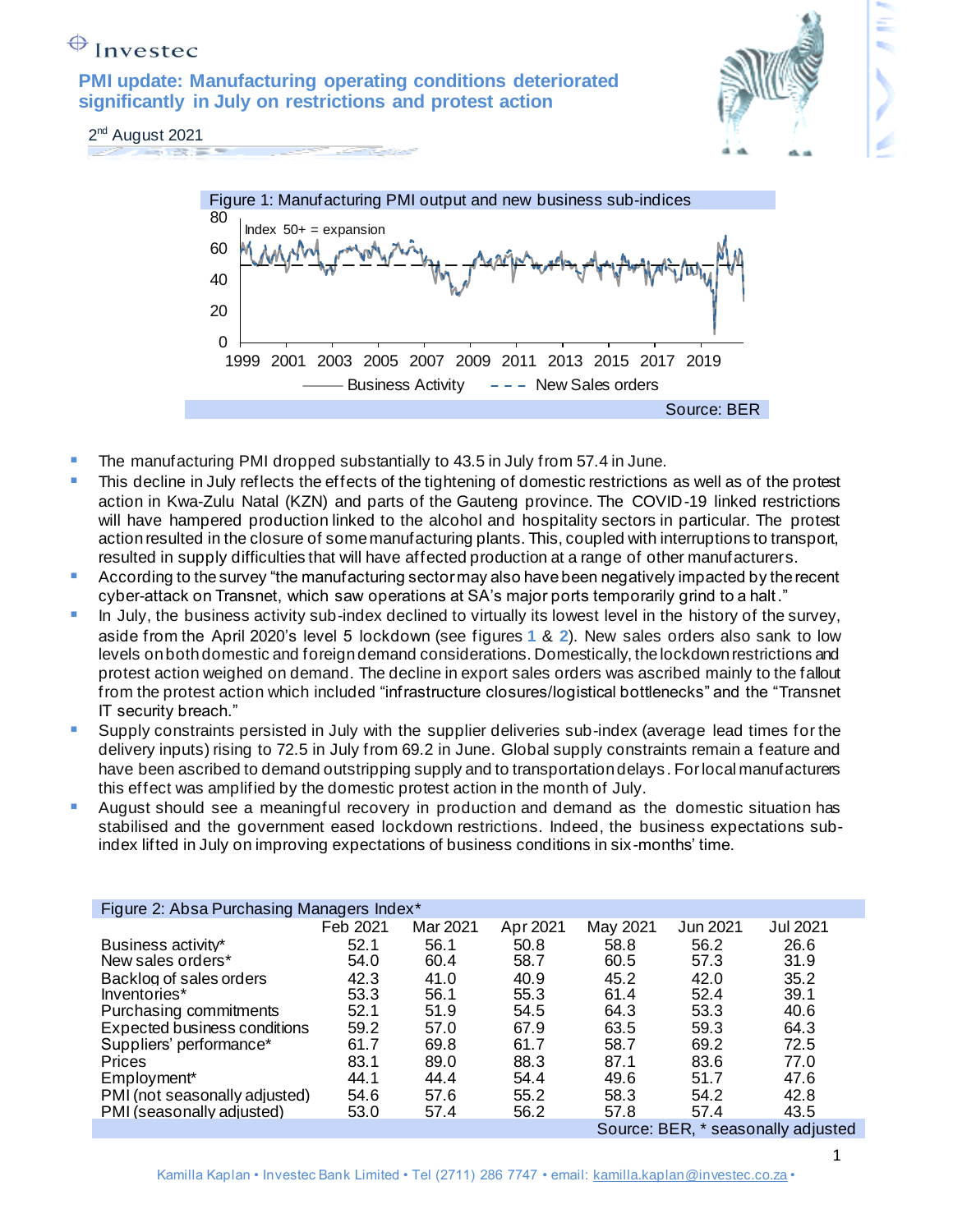# $\bigoplus$  Investec

### **PMI update: Manufacturing operating conditions deteriorated significantly in July on restrictions and protest action**



#### 2<sup>nd</sup> August 2021

Important Disclaimer – please read

For the purposes of this disclaimer, Investec shall include Investec Bank Limited, its ultimate holding company, a subsidiary (or a subsidiary of a subsidiary) of that entity, a holding company of that entity or any other subsidiary of that holding company, and any affiliated entity of any such entities. "Investec Affiliates" shall mean any directors, officers, representatives, employees, advisers or agents of any part of Investec.

The information and materials presented in this report are provided to you solely for general information and should not be considered as an offer or solicitation of an offer to sell, buy or subscribe to any securities or any derivative instrument or any o ther rights pertaining thereto.

The information in this report has been compiled from sources believed to be reliable, but neither Investec nor any Investec Affiliates accept liability for any loss arising from the use hereof or makes any representations as to its accuracy and completeness. Any opinions, forecasts or estimates herein constitute a judgement as at the date of this report. There can be no assurance that future res ults or events will be consistent with any such opinions, forecasts or estimates. Past performance should not be taken as an indication or guarantee of future performance, and no representation or warranty, express or implied is made regarding future performance. The information in this report and the report itself is subject to change without notice. This report as well as any other related documents or information may be incomplete, condensed and/or may not contain all material information concerning the subject of the report; its accuracy cannot be guaranteed. There is no obligation of any kind on Investec or any Investec Affiliates to update this report or any of the information, opinions, forecasts or estimates contained herein.

Investec (or its directors, officers or employees) may, to the extent permitted by law, own or have a position or interest in the financial instruments or services referred to herein, and may add to or dispose of any such position or may make a market or act as a p rincipal in any transaction in such financial instruments. Investec (or its directors, officers or employees) may, to the extent permitted by law, act upon or use the information or opinions presented herein, or research or analysis on which they are based prior to the ma terial being published. Investec may have issued other reports that are inconsistent with, and reach different conclusions from, the information presented in this report. Those reports reflect the different assumptions, views and analytical methods of the analysts who p repared them. The value of any securities or financial instruments mentioned in this report can fall as well as rise. Foreign currency denominated securities and financial instruments are subject to fluctuations in exchange rates that may have a positive or adverse effect on the value, price or income of such securities or financial instruments. Certain transactions, including those involving futures, options and other derivative instruments, can give rise to substantial risk and are not suitable for all investors.

This report does not contain advice, except as defined by the Corporations Act 2001 (Australia). Specifically, it does not take into account the objectives, financial situation or needs of any particular person. Investors should not do anything or forebear to do anything on the basis of this report. Before entering into any arrangement or transaction, investors must consider whether it is appropriate to do so based on their personal objectives, financial situation and needs and seek financial advice where needed.

No representation or warranty, express or implied, is or will be made in relation to, and no responsibility or liability is or will be accepted by Investec or any Investec Affiliates as to, or in relation to, the accuracy, reliability, or completeness of the contents o f this report and each entity within Investec (for itself and on behalf of all Investec Affiliates) hereby expressly disclaims any and all responsibility or liability for the accuracy, reliability and completeness of such information or this research report generally.

The securities or financial instruments described herein may not have been registered under the US Securities Act of 1933, and may not be offered or sold in the United States of America or to US persons unless they have been registered under such Act, or e xcept in compliance with an exemption from the registration requirements of such Act. US entities that are interested in trading securities listed in this report should contact a US registered broker dealer.

For readers of this report in South Africa: this report is produced by Investec Bank Limited, an authorised financial services provider and a member of the JSE Limited.

For readers of this report in United Kingdom and Europe: this report is produced by Investec Bank Plc ("IBP") and was prepare d by the analyst named in this report. IBP is authorised by the Prudential Regulation Authority and regulated by the Financial Conduct Authority and the Prudential Regulation Authority and is a member of the London Stock Exchange. This report is not intended for retail clients and may only be issued to professional clients and eligible counterparties, and investment professionals as described in S19 of the Financial Services and Markets Act 2000 (Financial Promotions) Order 2005.

For readers of this report in Ireland: this report is produced by Investec Bank plc (Irish Branch) and was prepared by the analyst named in this report. Investec Bank plc (Irish Branch) is authorised by the Prudential Regulation Authority in the United Kingdom a nd is regulated by the Central Bank of Ireland for conduct of business rules.

For readers of this report in Australia: this report is issued by Investec Australia Limited, holder of Australian Financial Services License No. 342737 only to 'Wholesale Clients' as defined by S761G of the Corporations Act 2001.

For readers of this report in Hong Kong: this report is distributed in Hong Kong by Investec Capital Asia Limited, a Securities and Futures Commission licensed corporation (Central Entity Number AFT069) and is intended for distribution to professional investors (as defined in the Securities and Futures Ordinance (Chapter 571 of the Laws of Hong Kong)) only. This report is personal to the recipien t and any unauthorised use, redistribution, retransmission or reprinting of this report (whether by digital, mechanical or other means) is strictly prohibited.